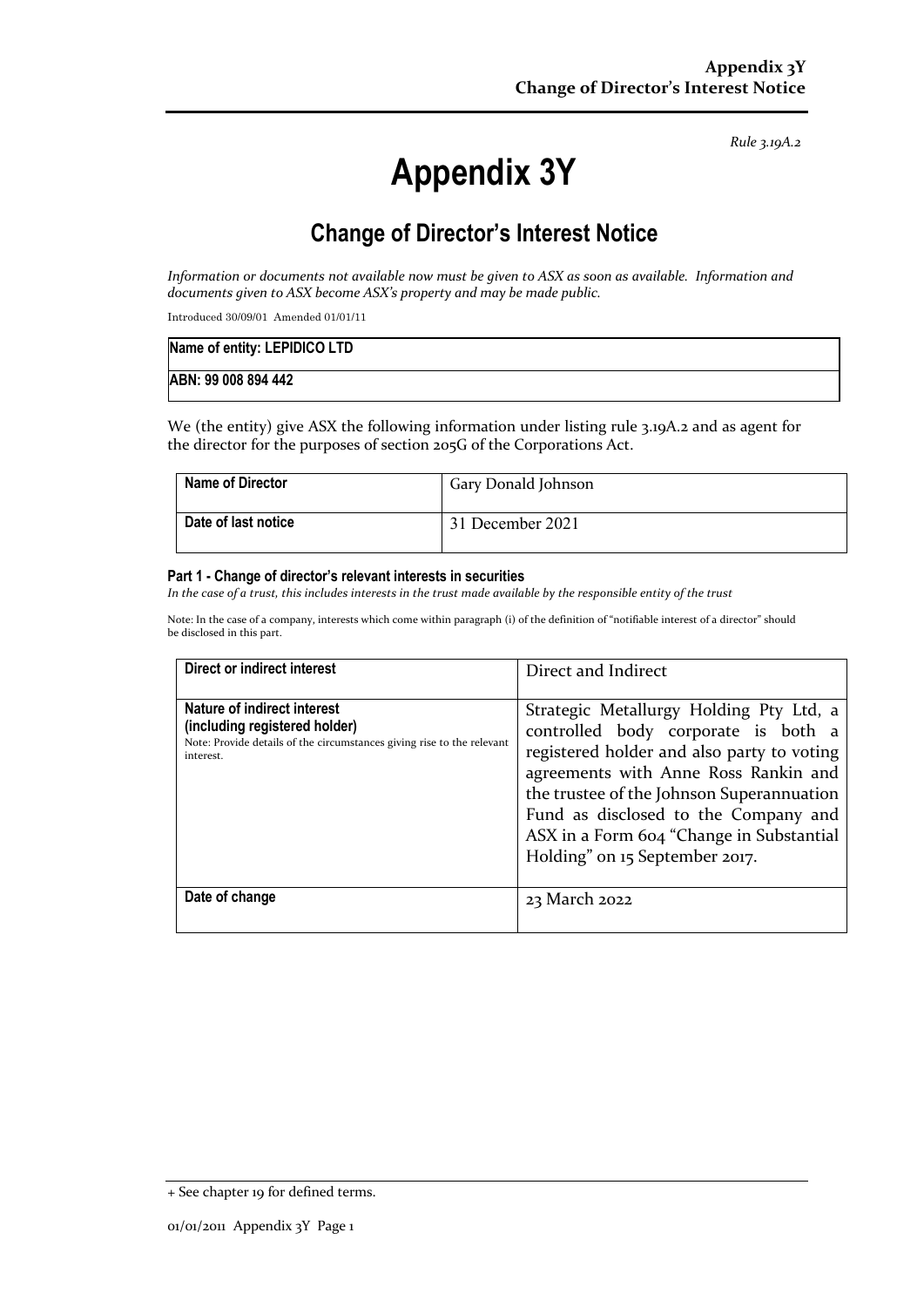| No. of securities held prior to change                                         | Indirect:                                                                            |
|--------------------------------------------------------------------------------|--------------------------------------------------------------------------------------|
|                                                                                | 333,183,757 Shares                                                                   |
|                                                                                | 3,330,664 listed options, exercisable at 5.00                                        |
|                                                                                | cents per Share and expiring 5 June 2022                                             |
|                                                                                | 1,174,569 listed options, exercisable at 2.0                                         |
|                                                                                | cents per Share and expiring 18 May 2022                                             |
|                                                                                | 1,427,955 listed options, exercisable at 2.6<br>cents per Share, expiry 18 June 2023 |
|                                                                                |                                                                                      |
|                                                                                | Direct:                                                                              |
|                                                                                | 1,000,000 Shares                                                                     |
|                                                                                | 7,500,000 unlisted options, exercisable at                                           |
|                                                                                | 2.5c, expiry 22 November 2022                                                        |
|                                                                                | 7,500,000 unlisted options, exercisable at                                           |
|                                                                                | 1.2c, expiry 19 November 2023<br>7,500,000 unlisted options, exercisable at          |
|                                                                                | 7.2c, expiry 18 November 2024                                                        |
|                                                                                |                                                                                      |
| <b>Class</b>                                                                   | 1) Fully Paid Ordinary Shares                                                        |
|                                                                                | 2) LPDOC - Listed Options (2.oc)                                                     |
|                                                                                |                                                                                      |
| Number acquired                                                                | $_{1})$<br>1,174,569                                                                 |
|                                                                                |                                                                                      |
|                                                                                |                                                                                      |
| Number disposed                                                                | 2) N/A (no disposal).                                                                |
|                                                                                | 1,174,569 LPDOC exercised                                                            |
|                                                                                |                                                                                      |
|                                                                                |                                                                                      |
| <b>Value/Consideration</b>                                                     | \$23,491.                                                                            |
| Note: If consideration is non-cash, provide details and estimated<br>valuation |                                                                                      |
|                                                                                |                                                                                      |
|                                                                                |                                                                                      |
|                                                                                |                                                                                      |
|                                                                                |                                                                                      |

<sup>+</sup> See chapter 19 for defined terms.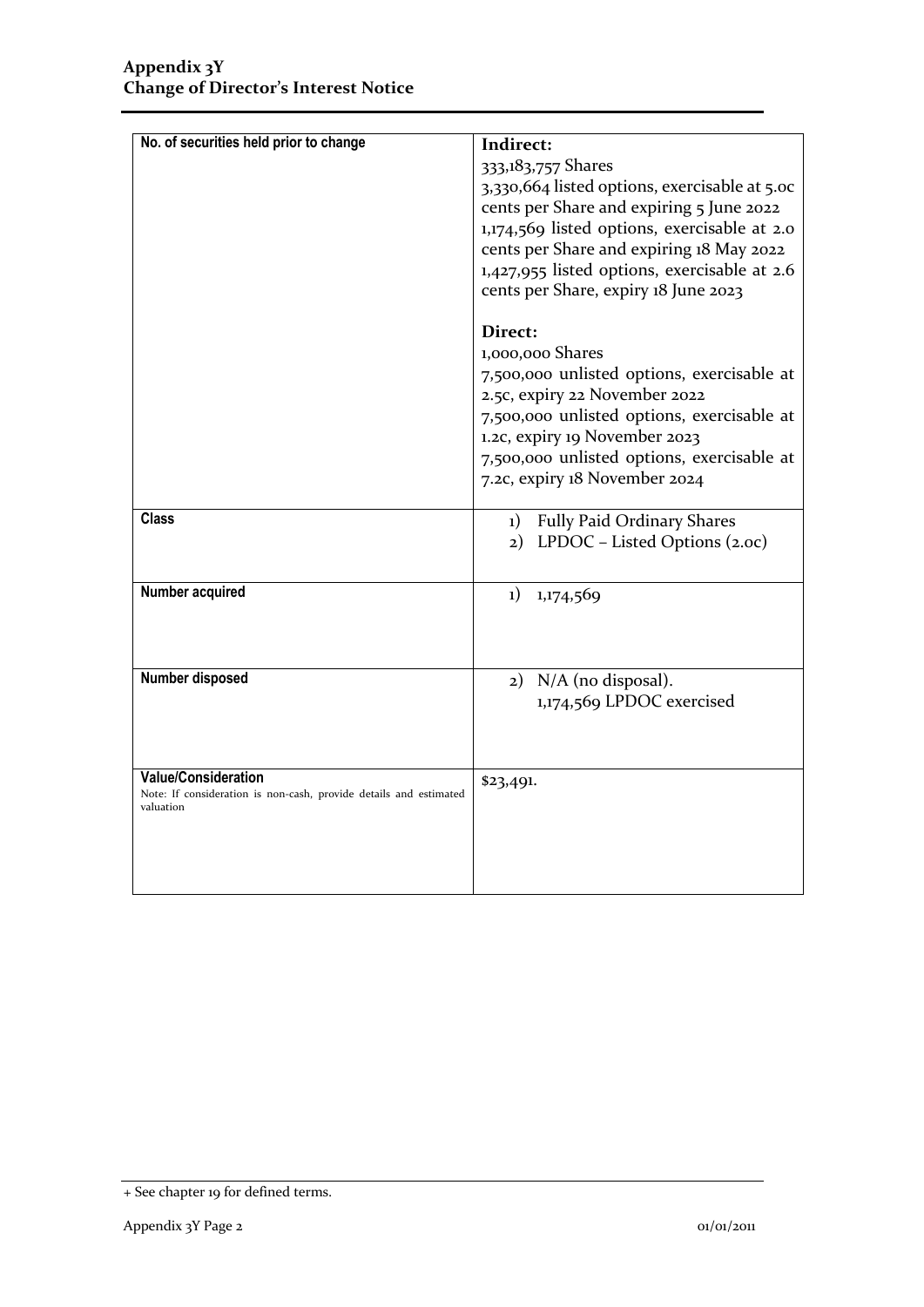| No. of securities held after change                                                                                                                                         | Indirect:<br>334,358,326 Shares<br>3,330,664 listed options, exercisable at 5.0c<br>cents per Share and expiring 5 June 2022<br>1,427,955 listed options, exercisable at 2.6<br>cents per Share, expiry 18 June 2023<br>Direct:<br>1,000,000 Shares<br>7,500,000 unlisted options, exercisable at<br>2.5c, expiry 22 November 2022<br>7,500,000 unlisted options, exercisable at<br>1.2c, expiry 19 November 2023<br>7,500,000 unlisted options, exercisable at<br>7.2c, expiry 18 November 2024 |
|-----------------------------------------------------------------------------------------------------------------------------------------------------------------------------|--------------------------------------------------------------------------------------------------------------------------------------------------------------------------------------------------------------------------------------------------------------------------------------------------------------------------------------------------------------------------------------------------------------------------------------------------------------------------------------------------|
| Nature of change<br>Example: on-market trade, off-market trade, exercise of options, issue<br>of securities under dividend reinvestment plan, participation in buy-<br>back | Exercise of options.                                                                                                                                                                                                                                                                                                                                                                                                                                                                             |

### **Part 2 – Change of director's interests in contracts**

Note: In the case of a company, interests which come within paragraph (ii) of the definition of "notifiable interest of a director" should be disclosed in this part.

| <b>Detail of contract</b>                                                                                                                                                   | n/a |
|-----------------------------------------------------------------------------------------------------------------------------------------------------------------------------|-----|
| <b>Nature of interest</b>                                                                                                                                                   | n/a |
| Name of registered holder<br>(if issued securities)                                                                                                                         | n/a |
| Date of change                                                                                                                                                              | n/a |
| No. and class of securities to which<br>interest related prior to change<br>Note: Details are only required for a contract in<br>relation to which the interest has changed | n/a |
| Interest acquired                                                                                                                                                           | n/a |

<sup>+</sup> See chapter 19 for defined terms.